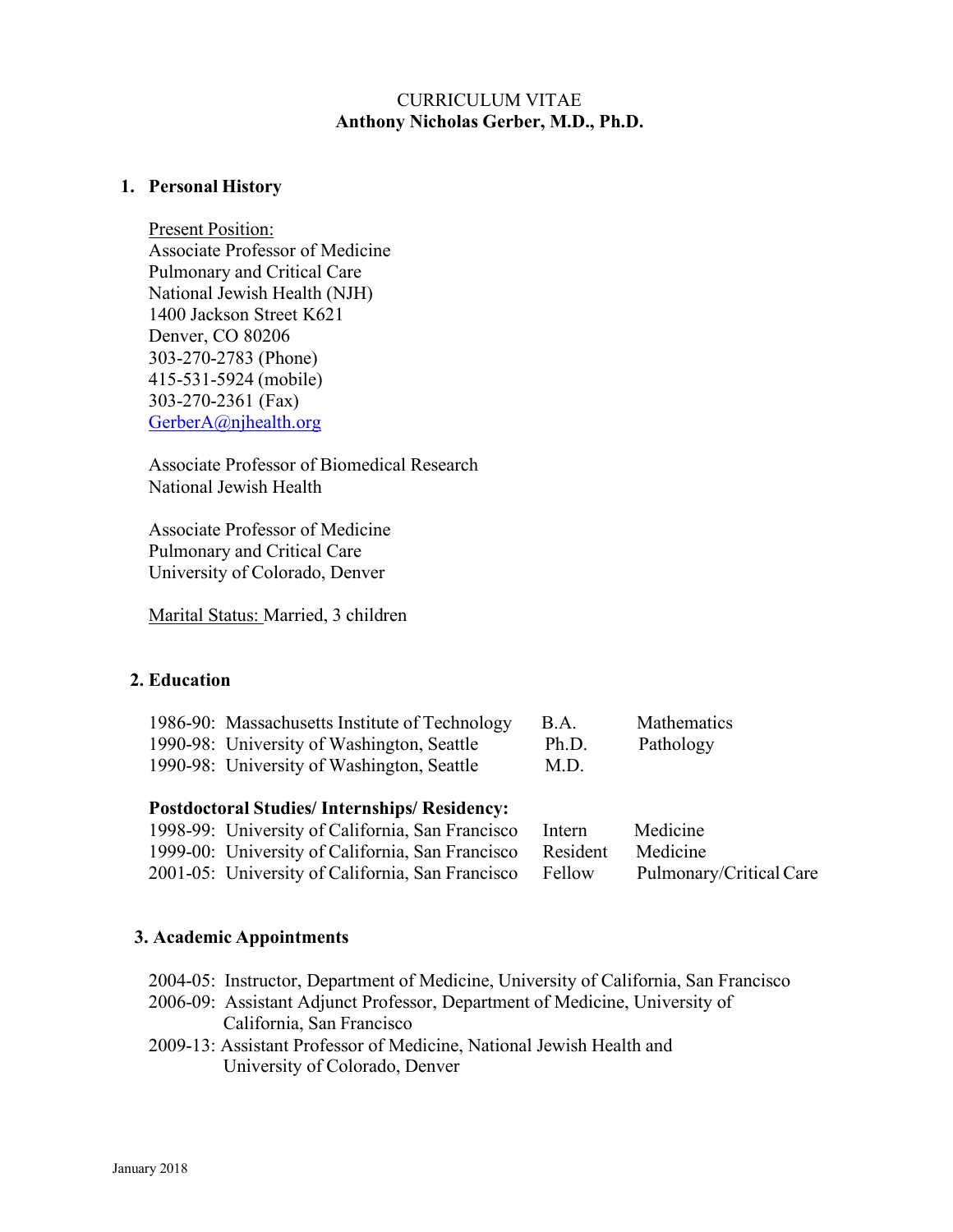2013- Associate Professor of Medicine, National Jewish Health and University of Colorado, Denver

2013 – current, Graduate facukty appointment, Pharmacology and Moleculsr and Cellular Biology, University of Colorado, Denver

2014- Associate Professor of Biomedical Research, National Jewish Health

# **4. Hospital, government or other professional positions**

2014- current: Governor-appointed commissioner for the Colorado Air Quality Control Commission

Consultancies

2002 -06: Consultant, Palo Alto Investors, Palo Alto, CA Developed intellectual underpinning for long-term investment strategy in biotech sector

2005 -11: Chief Medical Officer, Breathe Technologies, Irvine, CA Accomplishments included:

- lead medical advisor on 3 successful 510K applications
- inventor level contributions to product design
- development, oversight and analysis of initial clinical trials that established usability and efficacy for novel, wearable, non-invasive ventilation technology (BreatheNIOV) to treat COPD.

2012-13: Consultant, Silk Road Medical, Sunnyvale, CA. Assisted in developing 510K resubmission strategy

2014-current: Consultant and Acting Chief Medical Officer, Revon Systems, Louisville, KY, Leadership role in development of COPD and asthma "Smart app" triage tools based on machinelearning methodology

# **5. Honors, special recognition and awards**

- 1990 William Stewart Award for contributions to the MIT community
- 1991 Merck fellowship
- 1994 Fred Hutchinson Cancer Research Center Award for outstanding research by a medical student
- 1997 ARCS Foundation Fellowship
- 2005 Parker B. Francis Fellowship
- 2007 Star of Hope, American Lung Association of California
- 2012 Giles F. Filley Award for Excellence in Respiratory Physiology and Medicine

# **6. Membership in professional organizations**

Professional Organizations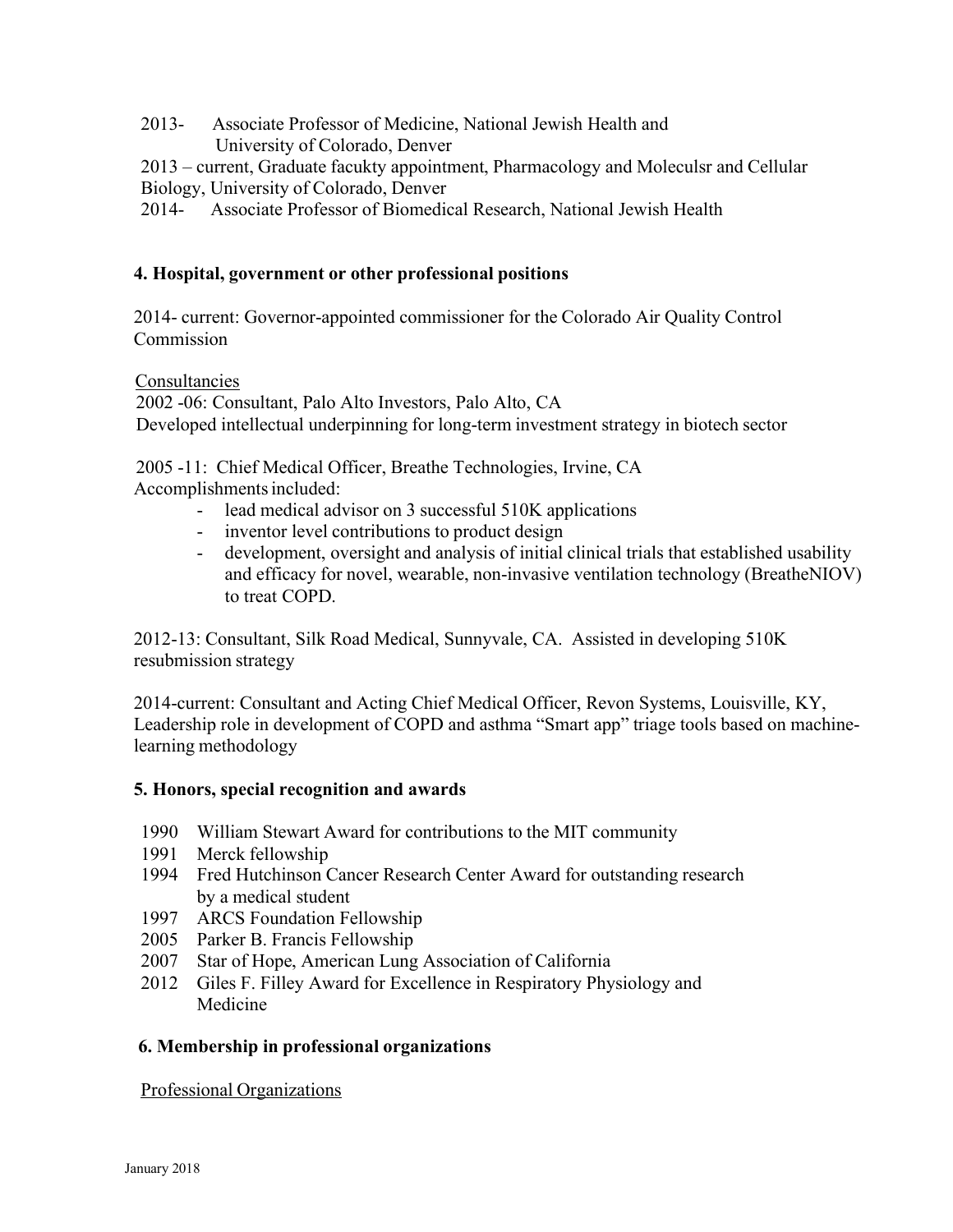2001 – now: Member, 2013 – now

2011 – now: Member, American Physiological Society

2014 – now: Member, American Society for Biochemistry and Molecular Biology

## **7. Major Committee and Service Responsibilities**

National Jewish Health

2011-now: Co-Chair, Distinguished Scientist Speaker Committee, NJH 2013 – now: Director, Grant writing workshop, NJH. Note: over \$2,500,000 in direct costs yearly at NJH emanate from grants that have been presented at the workshop.

Community Service

2002 – 2005: California Thoracic Society Member, Health Care Policy (HCP) Committee

2005 – 2008: California Thoracic Society, Chair, HCP Committee

2002 – 09: Advocate, American Lung Association of California

2013 – 14: American Lung Association of Colorado, Advocacy committee

2014 – now: Programming committee AII assembly of ATS

2015 – 2016: Nominating committee, Genetics and Genomics Section, ATS

### **8. Licensure and board certification**

Licenses, Certifications

- 1999 now: Medical licensure, California
- 2002 now: Board Certification, Internal Medicine
- 2002 now: Advanced Cardiac Life Support
- 2003 now: Board Certification, Pulmonary Disease
- 2010 now: Medical Licensure, Colorado

# **9. Inventions, intellectual property and patents held or pending**

### Issued Patents

Freitag Lutz, Wondka Anthony, Kapust Gregory, Bryan Robert, Khenansho Michael, **Gerber Anthony**: Methods and devices for minimally invasive respiratory support. Breathe Technologies USPTO # 8,381,729

Diamond MI, and **Gerber Anthony**, Discovery of selective glucocorticoid receptor modulators by multiplexed reporter screening. USPTO # 8,940,705

Kapust, Gregory, Allum Todd, Wondka Anthony, Cipollone Joseph, Aguirre Joey, Eghbal Darius, **Gerber Anthony** and Freitag Lutz. Methods, systems and devices for non-invasive open ventilation with gas delivery nozzles within an outer tube. USPTO # 9,180,270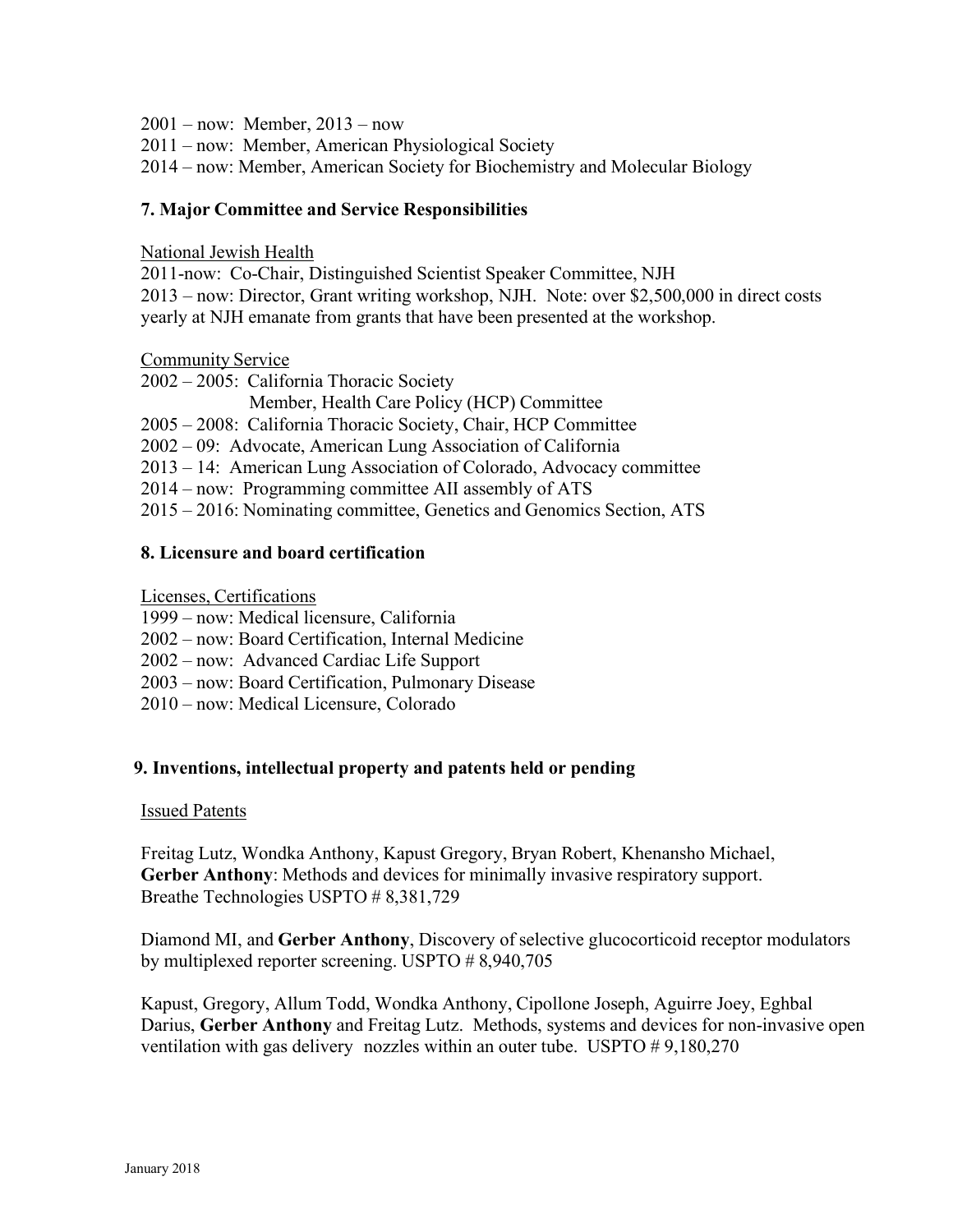Kapust, Gregory, Allum Todd, Wondka Anthony, Cipollone Joseph, **Gerber Anthony**, Eghbal Darius, Aguirre Joey, and Kassanis George. Methods, systems, and devices for non-invasive open ventilation for treating airway obstructions. USPTO # 9,227,034

## **10. Recent review and referee work**

AJRCCM (2 manuscripts); AJRCMB (5 manuscripts); AJP-Lung – 4 manuscripts; Elife; Chest (1 manuscript), Br. J of Pharmacology (1 manuscript), Allergy (3 manuscripts) and Annals of Neurology (1 manuscript), JACI (7 manuscripts), PLoS Genetics (1 manuscript), Molecular and Cellular Proteomics (2014); MCB – 2 manuscripts

Grant reviews -2013, 2014, 2016 Asthma UK ad hoc reviewer, 2013 MRC ad hoc reviewer

### **11. Invited extramural lectures, presentations and visiting professorships**

May 2017 – Chair and presenter for, 'Omics and Lung Disease symposium March 2017 – Woolcock Respiratory Institute, Sydney, Australia August 2016 -FASEB Biology and Pathobiology of Kruppel-like factors March 2016- CSHL Systems Biology: Global Regulation of Gene Expression, Cold Spring Harbor, NY. August 2015- The difficult to treat asthma patient. National Medical Association Convention, Detroit, MI May 2015 - ChIP-seq – application to lung disease (ATS International conference) September 2014 - University of Calgary August 2014 - FASEB Biology and Pathobiology of Kruppel-like factors June 2014- Washington University, St. Louis August 2012- FASEB Biology and Pathobiology of Kruppel-like factors April 2012- Session Co-chair Kruppel-like factors and muscle

February 2011- Pulmonary and Allergy Update, Keystone, CO

### **12. Teaching record**

### **Medical Students**

2003-05 UCSF 102 Major Organ Systems, Small group discussion leader for four 90 minute sessions each year

2007-08 UCSF 102 Major Organ Systems, Small group discussion leader for four 90 minute sessions each year (nominated for teaching award in 2007)

2003-09 UCSF 111, Coda Group leader for ACLS course for medical students

2013-14 UC Denver, VPR Pulmonary Sub Block, small group leader

### **Medical Residents**

2012 – UC Denver - Classic Paper Journal Club faculty facilitator

### **Ward attending/teaching**

2004-09 UCSF attending pulmonary consultation service, Moffitt-Long Hospital, supervision and instruction of medical students, residents and fellows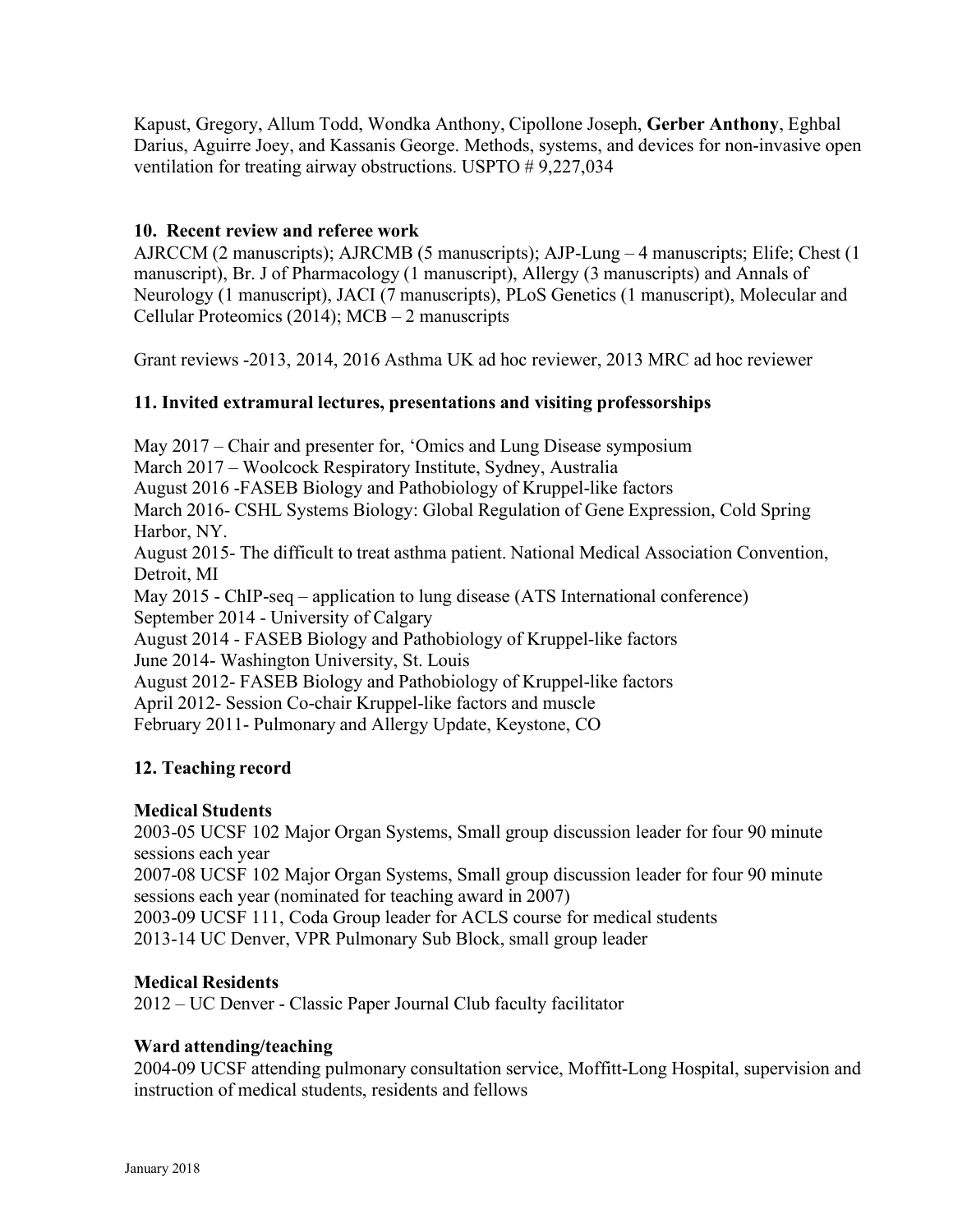2012- now: Pulmonary fellows, UC Denver/NJH – attending in PPU at NJH.

# **Mentoring**

Post-doctoral fellows Sarah Sasse (2009-2014). Current position- Research Staff Faculty Member, NJH. Sarah is fully funded as a co-PI on two grants, also writes a large sections of grants and papers entirely independently Vineela Kadiyala (2014-curent) – Received individual NRSA award (2017-19) under my supervision Lenore Sparks (2016- current) Omar Altonsy (2012-14). Current position – Associate Professor, Sohag University and Research Associate, University of Calgary. Christina Mailloux (2010-12) – current - Director of Clinical Affairs, Iverson Genetics

Graduate Students Britney Helling (2015-2016) – current, post-doc with Dr. Carole Ober

Research Associates Kiriko Masuno (2007-09) - current, Resident, UCLA, Anesthesia

# **14. Grant Support**

### **Active Research Support**

7/10/17 – 6/30/21 (\$1,434,961 direct costs years 1-4) 2R01HL109557-06A1, National Heart, Lung and Blood Institute (NHLBI) GERBER, ANTHONY N (PI) Mechanisms and Consequences of Gene Induction by Glucocorticoids in Airway Smooth Muscle

07/17- 06/21 (\$344,098 total direct costs budgeted for Gerber lab over 4 year project) DOD Peer Reviewed Medical Focused Program Award Schwartz, DA (Overall PI) Idiopathic Pulmonary Fibrosis, a disease initiated by mucociliary dysfunction Role: Co-Lead investigator, Project 2. (15% effort)

### **15. Bibliography**

Peer Reviewed Publications

**1. Gerber A.N.** and Tapscott S.J. 1996. Tumor cell complementation groups based on myogenic potential: evidence for inactivation of loci required for basic helix-loop-helix protein activity. **Molecular and Cellular Biology**, Jul 16; 7: 3901-8. PMID: 8668208

2. **Gerber A.N.,** Klesert, T.R., Bergstrom, D.A., Tapscott, S.J. 1997. Two domains of MyoD mediate transcriptional activation of genes within repressive chromatin: a mechanism for lineage determination in myogenesis. **Genes and Development**, Feb 15; 11: 436-50. PMID: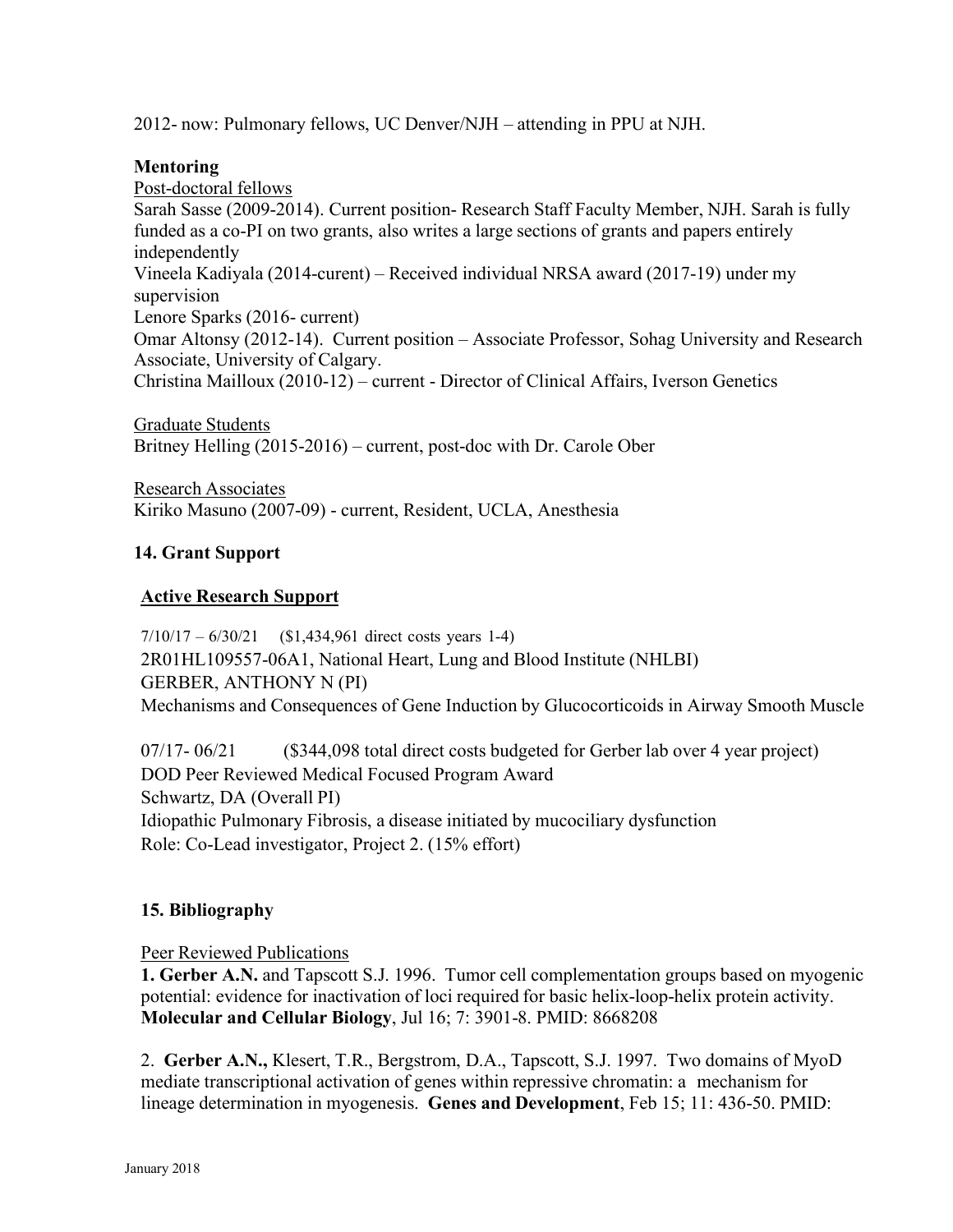9042858

3. Otten. A.D., Firpo, E.J., **Gerber, A.N.,** Brody, L.L, Roberts, J.M., Tapscott, S.J. 1997. Inactivation of MyoD mediated expression of p21 in tumor lines. **Cell Growth and Differentiation,** Nov 8; 11: 1151-60. PMID: 9372238

4. Gredinger, E., **Gerber, A.N.,** Tamir, Y., Tapscott, S.J., Bengal, E. 1998. Mitogenactivated protein kinase pathway is involved in the differentiation of muscle cells. **Journal of Biological Chemistry**, Apr 24; 273: 10436-10444. PMID: 9553102

5. Cook, D.L., **Gerber, A.N.,** Tapscott, S.J. 1998. Modeling stochastic gene expression: Implications for haploinsufficiency. **Procedings of the National Academy of Sciences**, Dec 22; 26: 15641-6 PMID: 9861023

6. Yun A.J., Lee P.Y., and **Gerber A.N**. 2006. Perspective. Integrating systems biology and medical imaging: understanding disease distribution in the lung model. **Am. J. Roentgenol**. April; 186(4):925-30. PMID: 16554557

7. **Gerber, A.N.,** Wilson C., Li, Y.J, Chuang, P.T. 2007. The Hedgehog regulated oncogenes Gli1 and Gli12 block myoblast differentiation by inhibiting MyoD-mediated transcriptional activation. **Oncogene.** 2007 Feb 22;26(8):1122-36 PMID: 16964293

8. **Gerber, A.N.,** Masuno K., Diamond M.I. 2009 . Discovery of selective glucocorticoid receptor modulators by multiplexed reporter screening. **Proc Natl Acad Sci** U S A. 2009 Mar 24;106(12):4929-34. PMID: 19255438

9. Masuno K, Haldar SM, Jeyaraj D, Mailloux C, Huang X, Panettieri Jr RA, Jain MK, **Gerber A.N**. 2011 Expression profiling identifies Klf15 as a glucocorticoid target that regulates Airway Hyperresponsiveness. **Am J Respir Cell Mol Biol. 2011**. Sep;45(3):642- 9. PMID: 21257922

10. Haldar SM, Jeyaraj D, Anand P, Zhu H, Lu Y, Prosdocimo DA, Eapen B, Kawanami D, Okutsu M, Brotto L, Fujioka H, Kerner J, Rosca MG, McGuinness OP, Snow RJ, Russell AP, **Gerber A.N.**, Bai X, Yan Z, Nosek TM, Brotto M, Hoppel CL, Jain MK. Kruppel-like factor 15 regulates skeletal muscle lipid flux and exercise adaptation. **Proc Natl Acad Sci** U S A. 2012 Apr 9;109(17):6739-44 PMID: 22493257

11. Sasse SK, Mailloux C, Barczak A, Wang Q, Altonsy O, Jain MK, Haldar SM and **Gerber A.N**. The glucocorticoid receptor and KLF15 regulate gene expression dynamics and integrate signals through feed forward circuitry. **Mol Cell Biol**. 2013 Jun;33(11):2104-15. PMID: 23508109

12. Altonsy O, Sasse SK, Tzu P, and **Gerber A.N**. Context-dependent Cooperation Between NFkB and the Glucocorticoid Receptor at a TNFAIP3 Enhancer: A Mechanism to Maintain Negative Feedback Control of Inflammation. **J Biol Chem**. 2014 Mar 21;289(12):8231-9 PMID: 24500711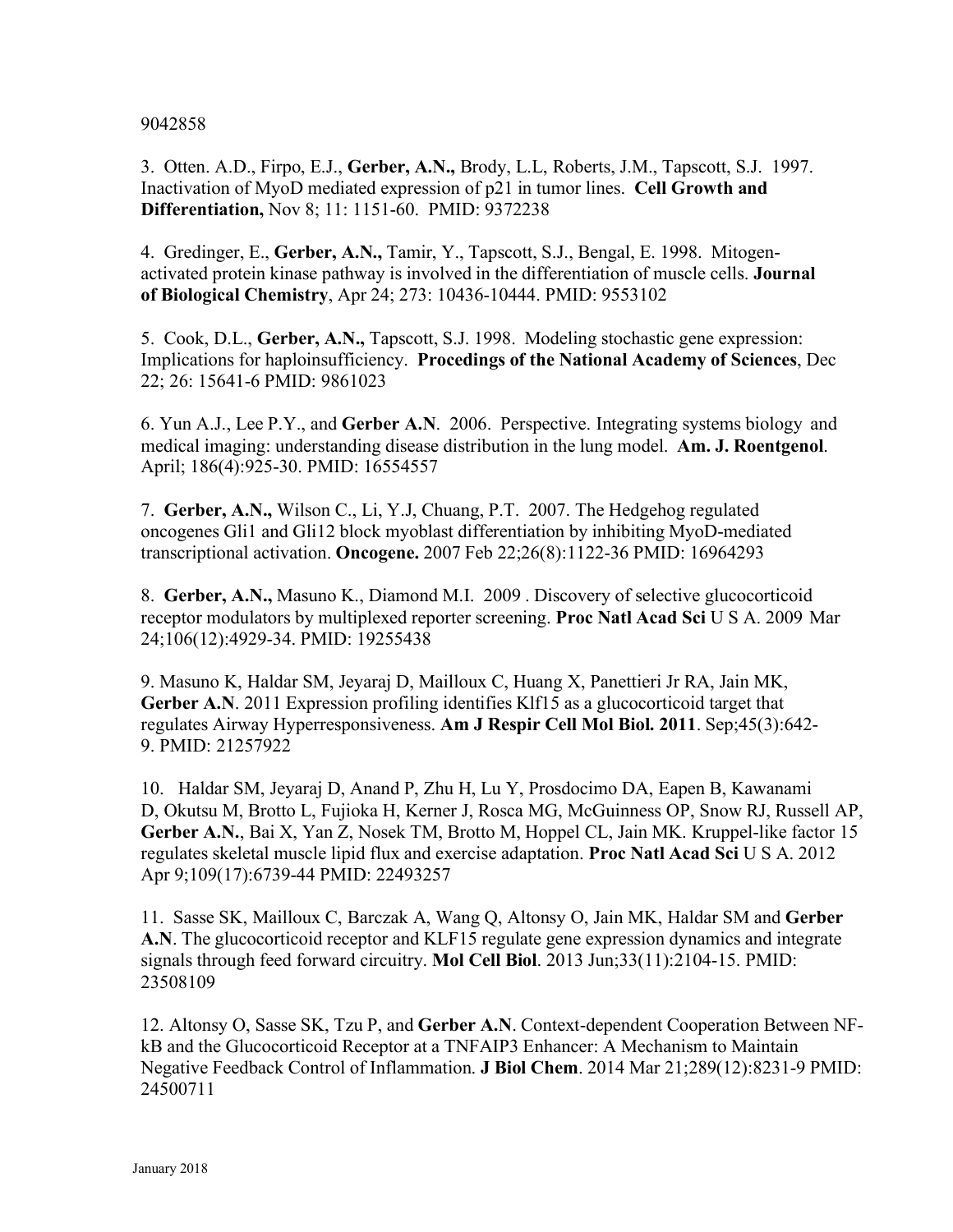13. Sasse, SK and **Gerber A.N.** Feed-forward transcriptional programming by nuclear receptors: Regulatory principles and therapeutic implications**. Pharmacology and Therapeutics**. 2014 Aug 25 PMID: 25168919

14. Sasse SK, Zuo Z, Kadiyala V, Zhang L, Pufall MA, Jain MK, Phang TL, Stormo GD, **Gerber A.N.** Response Element Composition Governs Correlations Between Binding Site Affinity and Transcription in Glucocorticoid Receptor Feed-forward Loops. **J Biol Chem.** 2015 Aug 7;290(32):19756-69. PMID: 26088140

15. Morrison-Nozik A, Anand P, Zhu H, Duan Q, Sabeh M, Prosdocimo DA, Lemieux ME, Nordsborg N, Russell AP, MacRae CA, **Gerber AN**, Jain MK, Haldar SM. Glucocorticoids enhance muscle endurance and ameliorate Duchenne muscular dystrophy through a defined metabolic program. *Proc Natl Acad Sci* U S A. 2015 Dec 8;112(49):E6780-9. PMID: 26598680

16. Kadiyala V, Sasse SK. Altonsy, MO, BermanR., Chu HW, Phang TL, and **Gerber AN.**  Cistrome-based Cooperation Between Airway Epithelial Glucocorticoid Receptor and NF-kB Orchestrates Anti-inflammatory Effects. **J Biol Chem.** 2016 June 10. PMID: 27076634

17. Sasse SK, Altonsy MO, Kadiyala V, Cao G, Panettieri RP, and **Gerber AN**. Glucocorticoid and TNF signaling converge at A20 (TNFAIP3) to repress airway smooth muscle cytokine expression. **Am J Physiol Lung Cell Mol Physiol**., 2016 Jul 1. PMID: 27371733

18. **Gerber AN**. Measuring safety of inhaled corticosteroids in asthma. **Ann Allergy Asthma Immunol**. 2016 Dec;117(6):577-581. doi: 10.1016/j.anai.2016.05.028.PMID: 27979012

19. Altonsy MO, Mostafa MM, **Gerber AN**, Newton R. Long-acting β2-agonists promote glucocorticoid-mediated repression of NF-κB by enhancing expression of the feedback regulator, TNFAIP3. **Am J Physiol Lung Cell Mol Physiol**. 2016 Dec 29. PMID: 28039105

20. Katial RK, Bensch GW, Busse WW, Chipps BE, Denson JL, **Gerber AN**, Jacobs JS, Kraft M, Martin RJ, Nair P, Wechsler ME. Changing Paradigms in the Treatment of Severe Asthma: The Role of Biologic Therapies. **J Allergy Clin Immunol Pract**. 2017 Mar - Apr;5(2S):S1-S14. PMID: 28143691

21. Newton R, Shah S, Altonsy MO, and **Gerber AN**. Glucocorticoid and cytokine crosstalk: Feedback, feedforward and co-regulatory interactions determine repression or resistance. **J Biol Chem.** 2017 Apr 28;292(17):7163-7172. PMID: 28283576

22. Helling BA, Gerber AN, Kadiyala V Sasse SK, Pederson B, Sparks, LA, Nakano Y, Okamoto, T, Evans CM, Yang IT, Schwartz DA. Regulation of *MUC5B* Expression in Idiopathic Pulmonary Fibrosis. **Am J Respir Cell Mol Biol**, 2017 Mar 8. Epub ahead of print. PMID: 28272906

23. Sasse, SK, Kadiyala, V, Danhorn, T, Panetierri, R, Phnag TL and **Gerber AN**. Glucocorticoid receptor ChIP-seq identifies PLCD1 as a KLF15 target that represses airway